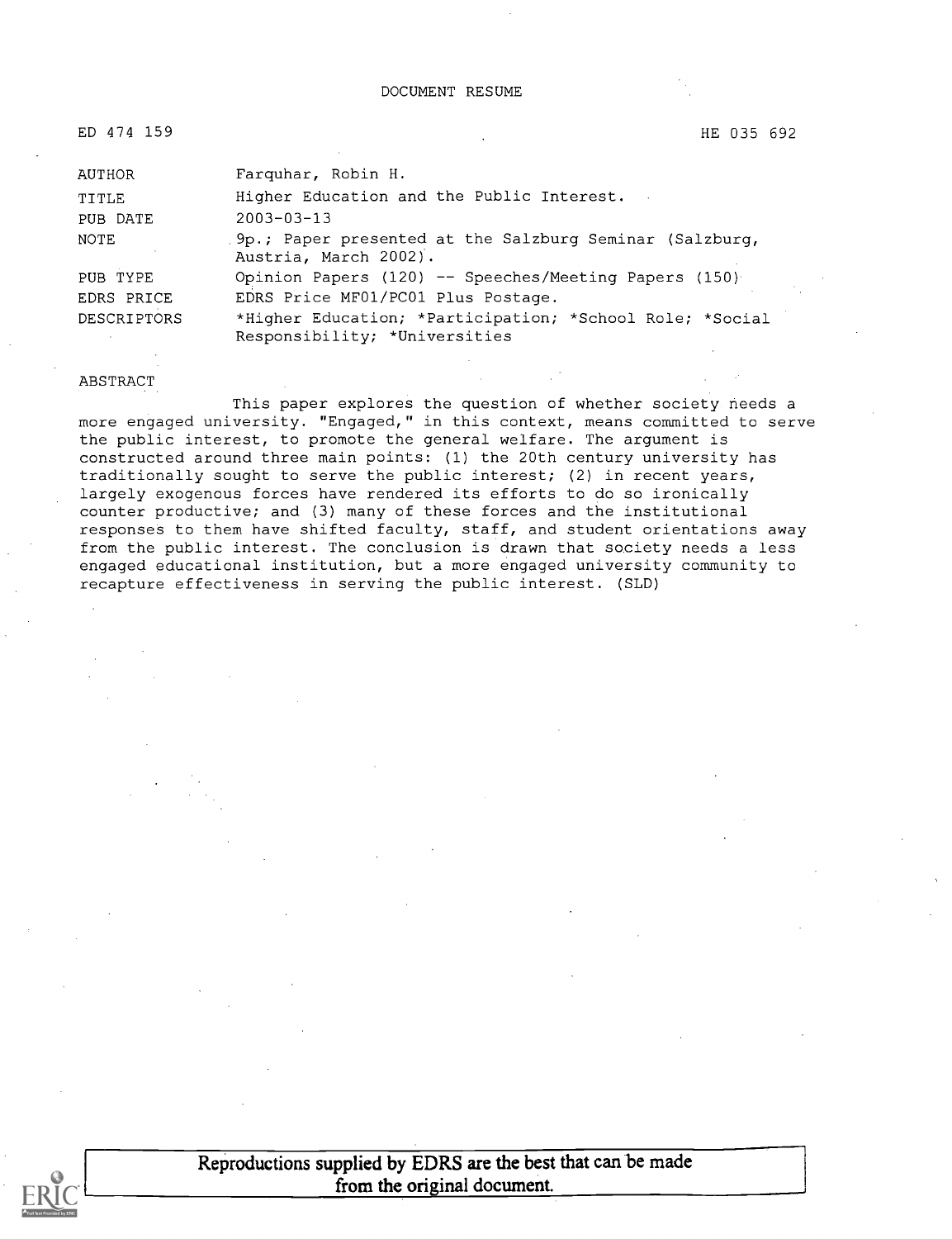# Higher Education and the Public Interest

Robin H. Farquhar

March 13, 2003

U.S. DEPARTMENT OF EDUCATION<br>Office of Educational Research and Improvement<br>EDUCATIONAL RESOURCES INFORMATION

CENTER (ERIC) This document has been reproduced as received from the person or organization originating it.

Minor changes have been made to improve reproduction quality.

 $\bullet$ Points of view or opinions stated in this document do not necessarily represent official OERI position or policy.

PERMISSION TO REPRODUCE AND DISSEMINATE THIS MATERIAL HAS BEEN GRANTED BY TO THE EDUCATIONAL RESOURCES INFORMATION CENTER (ERIC)

1

**CHE 035 692** 

ED 474 159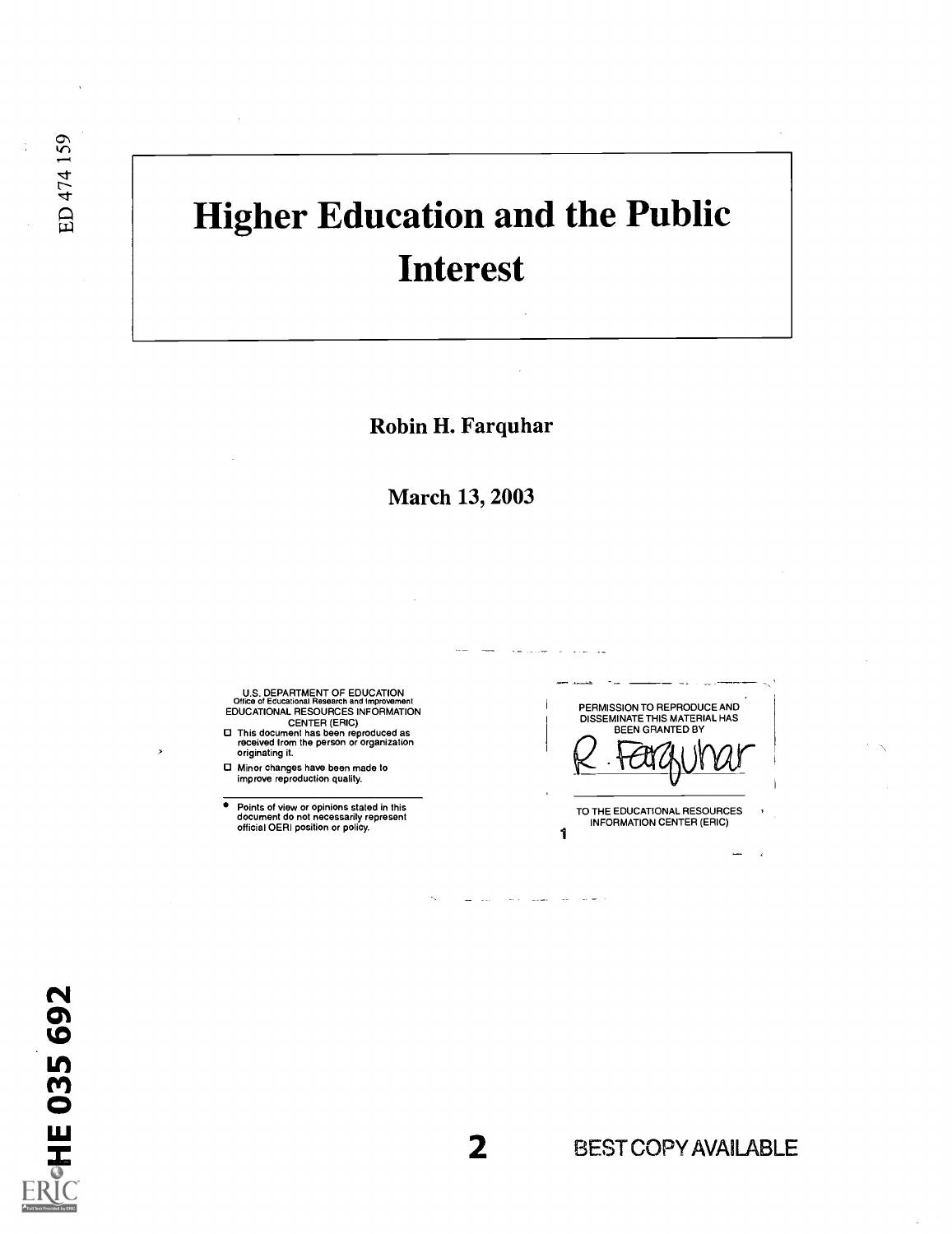#### HIGHER EDUCATION AND THE PUBLIC INTEREST

Robin H. Farquhar Carleton University - Ottawa, Canada

> Salzburg Seminar, Austria March 13, 2003

The key question in our program notes for this panel is: "Do we need a more engaged university?" In responding to this question, and endeavoring to be provocative as requested, I shall argue that we need a less engaged educational institution but a more engaged university community. I presume that what is meant by "engaged" in this context is: committed to serve the "public interest", which I interpret to mean promoting the general welfare  $-$  social, cultural, and  $\overline{ }$  $e$ economic  $-$  of the societies in which universities are embedded. I shall construct my argument around three main points: (1) the  $20<sup>th</sup>$  Century university has traditionally sought to serve the public interest; (2) in recent years, largely exogenous forces have rendered its efforts to do so ironically counter-productive; and (3) many of these forces and institutional responses to them have shifted faculty, staff, and student orientations away from the public interest and toward individual benefit. My knowledge base for this analysis derives mainly from my forty-year career as a scholar and practitioner in the field of higher education policy and administration within the North American context, although that has been supplemented by considerable involvement with institutions in other parts of the world, particularly through the Salzburg Seminar's Universities Project (especially its Visiting Advisors Program).



 $-1-$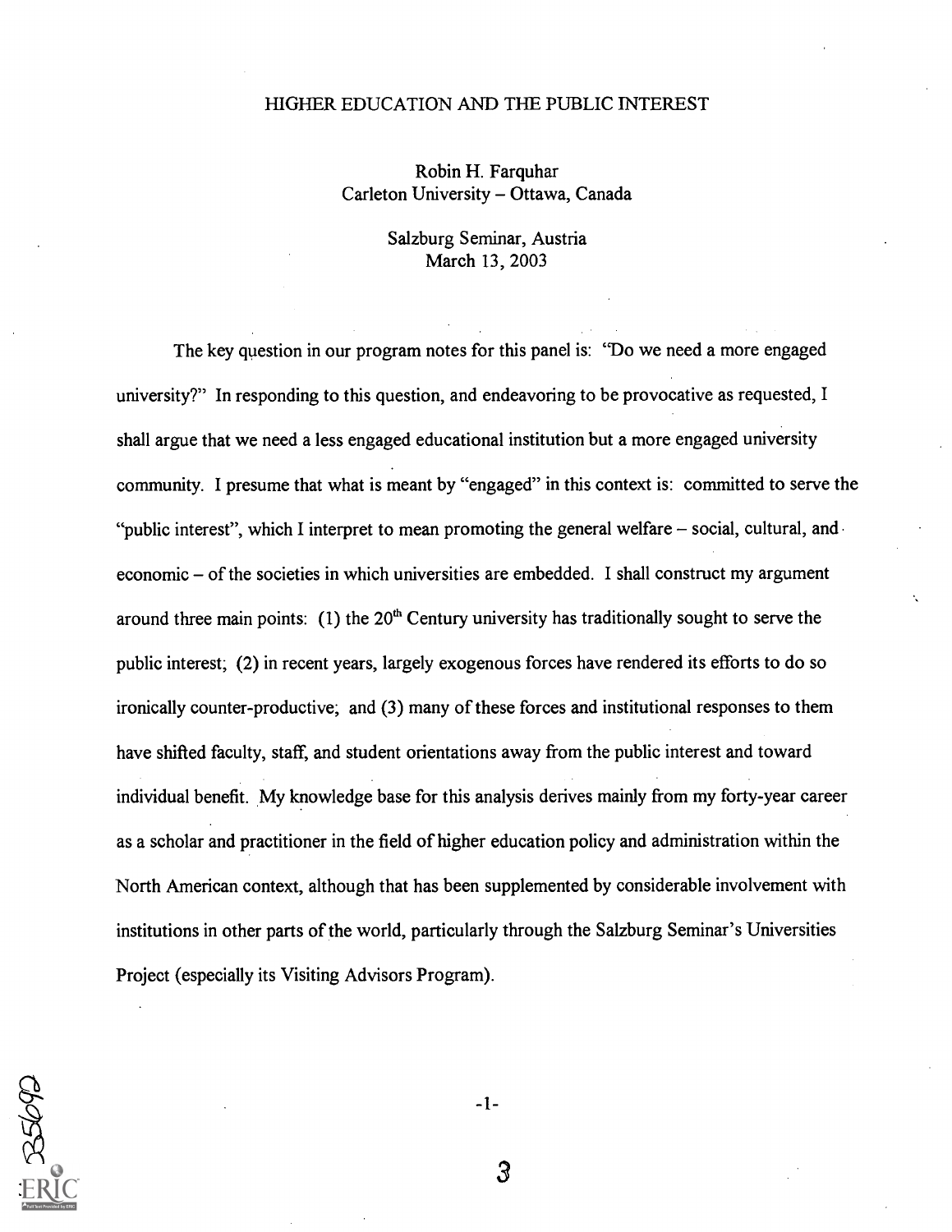#### Traditional Services

Exemplified by the American land-grant concept, our  $20<sup>th</sup>$  Century institutions of higher

education traditionally sought to serve the public interest and they did so in countless ways, albeit

with varying emphasis and success. For example:

 $i$  – it is in the public interest to increase the number of citizens who are well educated and can enjoy fulfilling lives and productive careers – universities have done that;

 $\overline{\phantom{a}}$  it is in the public interest to foster social mobility by enabling people through education to advance their status in society  $-$  universities have done that;

 $\overline{\phantom{a}}$  it is in the public interest to generate knowledge so that our understanding of the world around us and our ability to solve problems that confront us can be improved universities have done that;

 $-$  it is in the public interest to enhance the professional and technical capabilities of our experts so that their skills can raise our collective quality of life  $-$  universities have done that;

 $\overline{\phantom{a}}$  it is in the public interest to expand the cultural, moral and behavioral sensibilities of our populace in aspiring to "the good society" – universities have done that;

 $-$  it is in the public interest to provide jobs for numerous employees who spend their salaries and pay their taxes to "grow" our economies – universities have done that;

 $-$  it is in the public interest to attract external grants for projects and programs, and paying audiences for games and performances, with the attendant positive impacts on our local economies – universities have done that;

it is in the public interest to offer intellectual, cultural and recreational opportunities and entertainment for the citizens of our communities  $-$  universities have done that;

 $\overline{\phantom{a}}$  it is in the public interest to present a source of qualified consultants who may be called upon to help solve challenges that require their expertise – universities have done that;

 $-$  it is in the public interest to preserve the cultural artifacts and literary traditions that represent the best of what people have produced and accomplished and that define who they are, where they've been, and what they aspire to achieve  $-$  universities have done that;

 $-$  it is in the public interest to make available opportunities to develop new competencies



-2-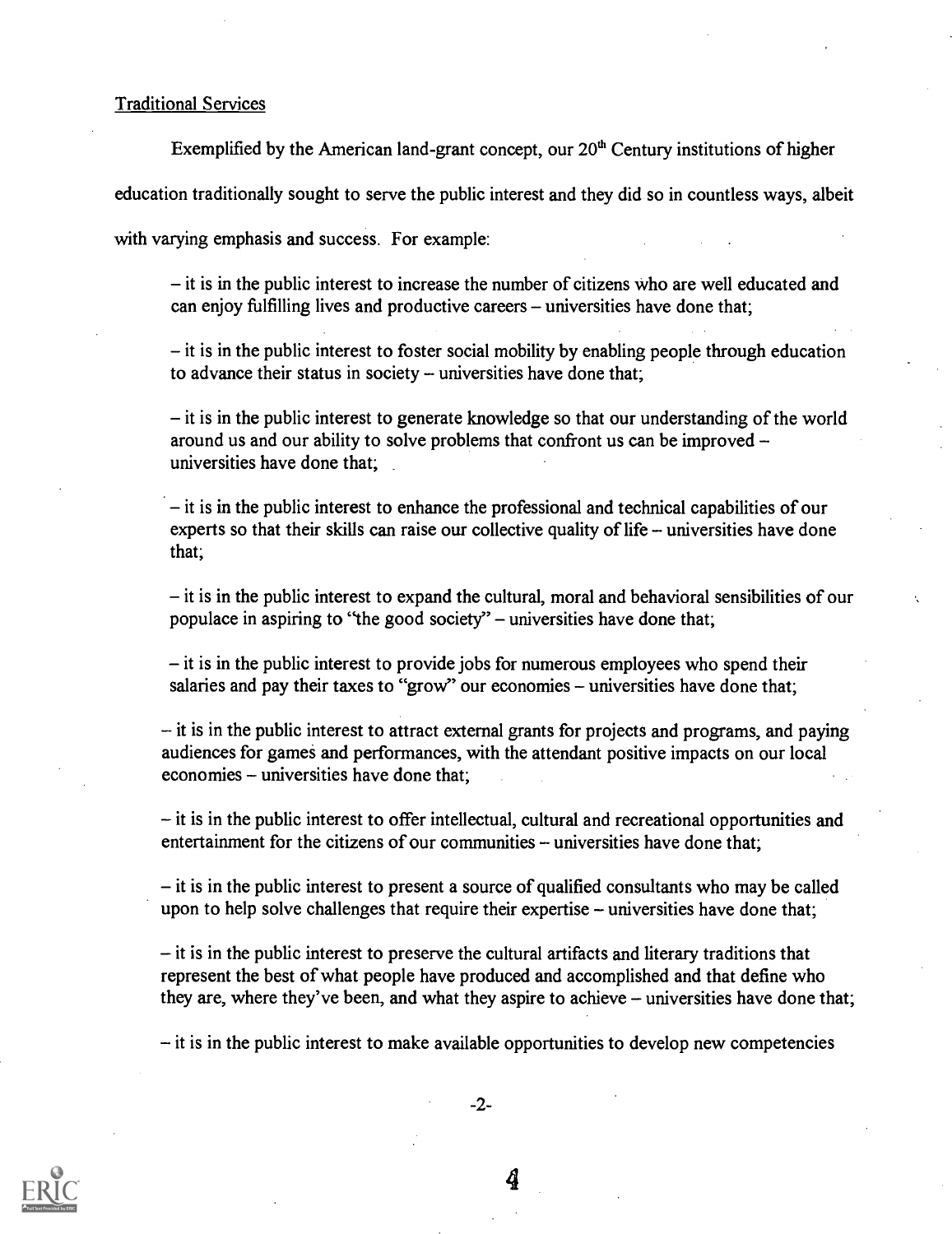and pursue new directions so people can extend their professional and personal options universities have done that; and

 $\overline{\phantom{a}}$  it is in the public interest to question the ideologies, priorities and policies of all who wield power over us, in the interests of accountability, transparency and fairness – universities have done that.

I could go on, but these dozen examples should be sufficient to support my first claim  $-$  that the

 $20<sup>th</sup>$  Century university has traditionally sought to serve the public interest.

#### Contemporary Institutions

 $\label{eq:2.1} \frac{1}{2} \left( \frac{1}{2} \left( \frac{1}{2} \right) \left( \frac{1}{2} \right) \left( \frac{1}{2} \right) \left( \frac{1}{2} \right) \left( \frac{1}{2} \right) \right) \left( \frac{1}{2} \right) \left( \frac{1}{2} \right) \left( \frac{1}{2} \right) \left( \frac{1}{2} \right) \left( \frac{1}{2} \right) \left( \frac{1}{2} \right) \left( \frac{1}{2} \right) \left( \frac{1}{2} \right) \left( \frac{1}{2} \right) \left( \frac{1}{2$ 

In recent years, however, this commitment has been distorted by external forces that have steered our concern for engagement in directions that are less likely to serve the public interest because their principal motivation is necessarily toward institutional survival. These forces are primarily economically-driven (typically arising from reductions in the ability and willingness of governments to provide sustained funding support for our operations) and they are reflected in such contemporary responses as the following:

 $-$  financial cutbacks  $-$  in our provisions for human resources, facility maintenance, equipment modernization, library acquisitions, basic research, administrative systems, etc.; although undertaken in the interest of responsiveness to declining resources, such actions contribute to a decline in the quality of our efforts to serve the public interest in the various ways I outlined previously;

 $-\alpha$  accountability regimes  $-\alpha$  imposed by governments that have become increasingly concerned with controlling their costs and containing their burgeoning deficits and debts; they have been questioning the value gained from money spent on universities and have applied performance indicators to our activities for justification  $-$  but much of what we do in the public interest does not lend itself well to quantification and that which does is seldom central to our academic work, with the result that we must concentrate on peripheral measurable tasks to the neglect of fundamental qualitative efforts  $-$  and in this process of responding to public pressure, we run the risk of paralysis by analysis;

 $-$  program eliminations  $-$  in our efforts to be responsive by reducing costs and placing

-3-

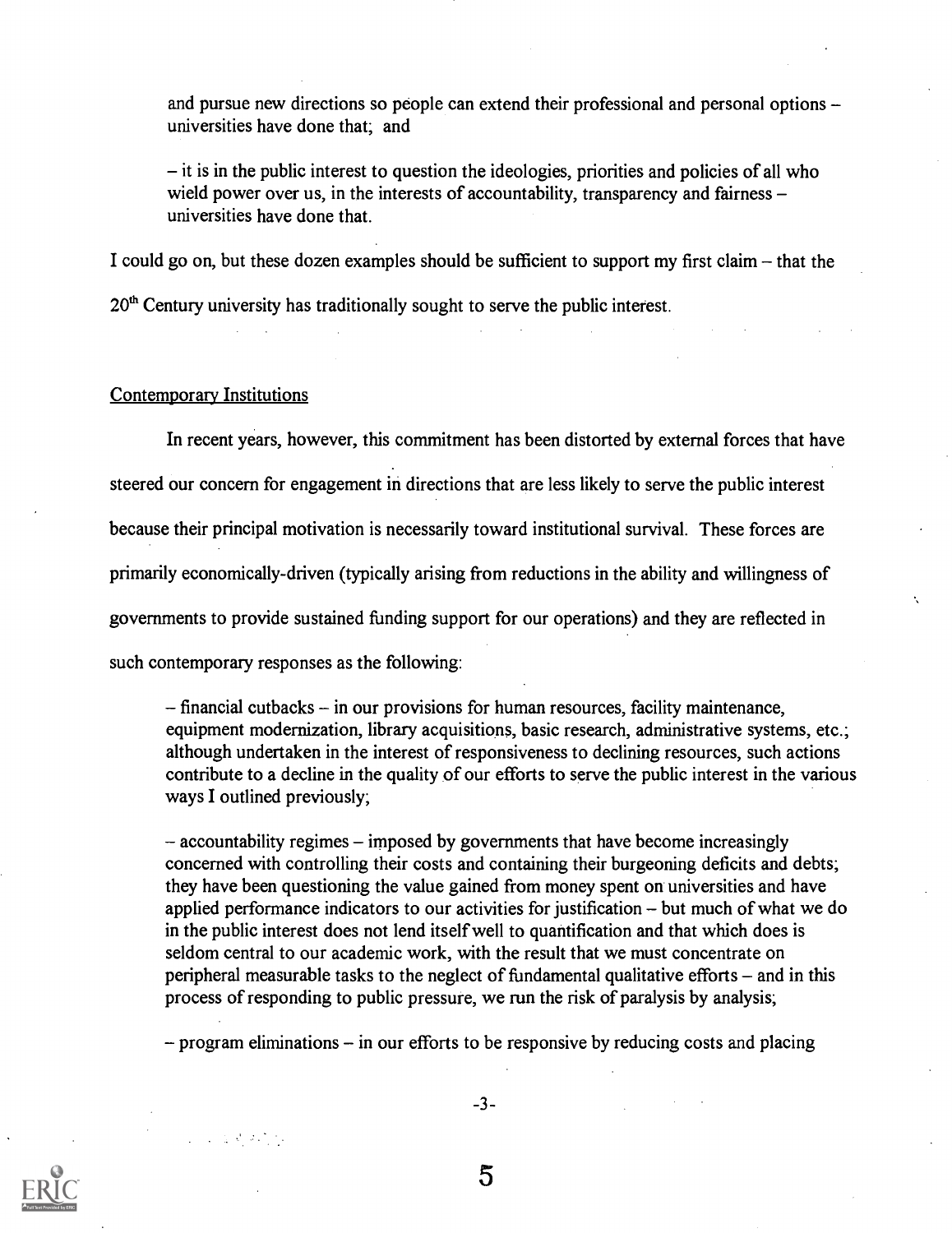priority on certain offerings that are least expensive and/or in greatest demand by economic planners; the result, however, can be the neglect of those fields of learning which are most crucial to the kind of high-quality liberal education that is best for the public interest;

 $-$  entrepreneurial initiatives  $-$  for the purpose of accessing new sources of revenue by providing university programs, products and services that are responsive to the needs of those who can pay for them; the problem with this otherwise commendable development is that our clients will pay only for what they want, and what they want can be inconsistent with both our academic values and the public interest;

- tuition fees - which are being introduced or increased in response to our need for additional income in order to fulfil our missions; but unless such charges are accompanied by generously funded and carefully crafted provisions for student aid, they can lead to extreme hardship for many families and discourage the financially disadvantaged from attending university - thereby reducing accessibility, hindering mobility and augmenting inequity, none of which is in the public interest;

 $-dy$ sfunctional competition  $-$  for money, scholars and status, which is responsive to the rigors of a market economy and purportedly in the interest of quality improvement; this, however, discourages the kind of inter-institutional collaboration that is essential to the increasingly complex and sophisticated fields of study in which we should be engaged to serve the public interest;

 $\sim$  corporate management  $\sim$  whereby values and methods common in the private sector are transposed to the academic domain, in response to the mantra that universities should operate more like businesses if they are to be truly cost-effective; institutions of higher learning, however, cannot succeed without the kinds of freedom of thought and expression that, while essential to universities' service of the public interest, are often unwelcome in private enterprise;

technological fixation  $-\text{in}$  response to the popular view that information and communication technologies can solve many problem and make most things better; but in higher education such applications can become instrumental means that subvert academic ends, retarding the social and cultural development of our young people and obstructing the personal interaction between teachers and students, both of which are basic to the learning process that we should be pursuing in the public interest; and

 $-$  efficiency compulsion  $-$  as we strive to live responsibly within our limited budgets; yet, in constantly trying to do more with less by downsizing, restructuring, outsourcing and the like, we have cut corners, excised services and amputated programs to the extent that the quality of what we do has too often been reduced to a level that defies the public interest.

The irony of all this is that these responses are a product of our commitment to engagement. We



-4-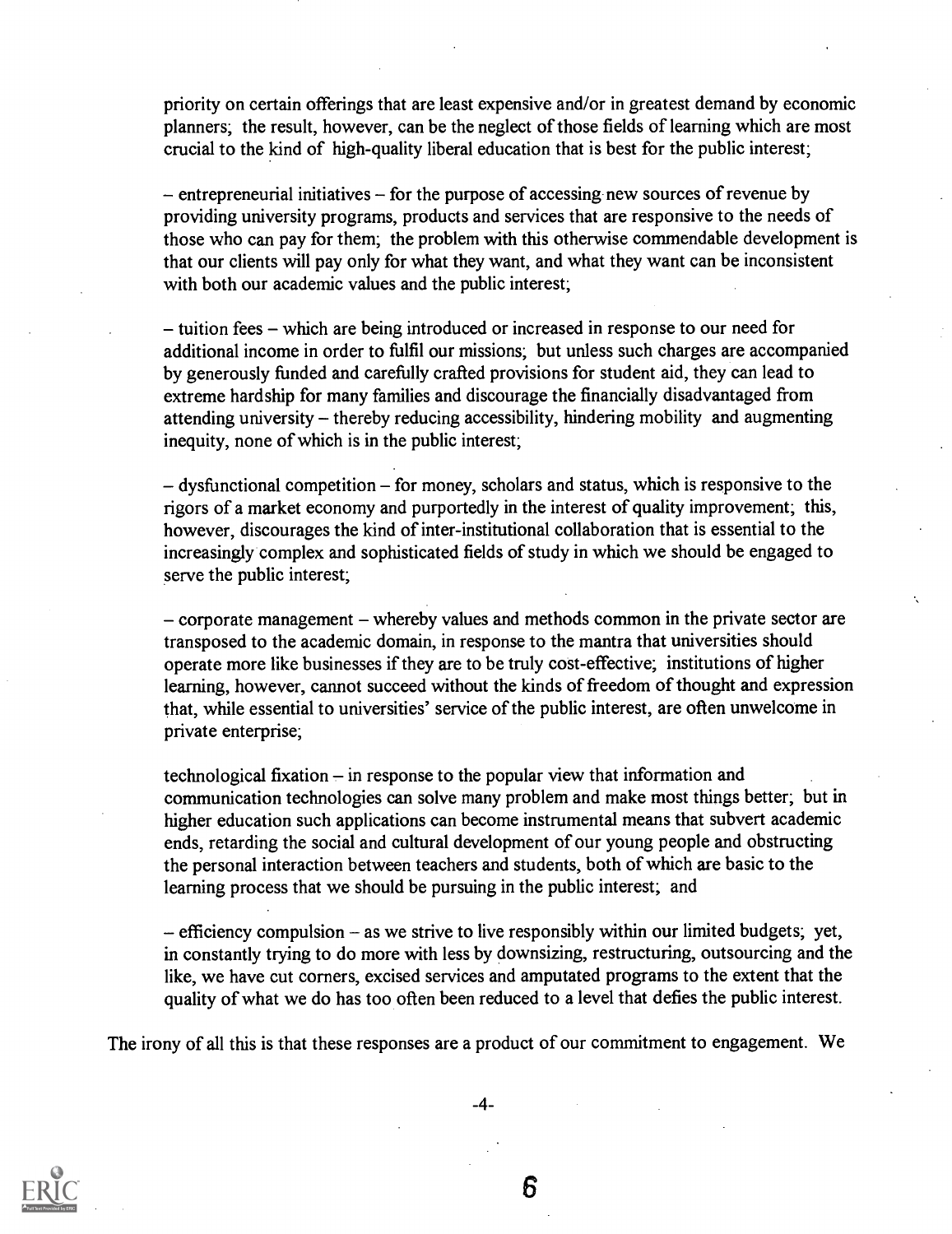have done them because we wish to be responsive to the external demands that confront us and because we need to in order that we may survive as institutions that serve the public interest. But the nature of these responses is counterproductive in that, in certain ways which I have noted, they are inconsistent with the very public interest that they intend to address. We have become so myopically engaged that we have lost our scholarly objectivity, and therefrom arises my conclusion that we need a less engaged educational institution.

#### Individual Orientations

In part as a result of the forces and responses I have mentioned, those who comprise our internal communities  $-$  our faculty, staff, and students  $-$  have reoriented their behavioral patterns away from the public interest and toward their individual benefit. This shift in orientation can be illustrated for each of these constituencies.

- Faculty – For many members of our faculty, universities have become confusing places of late: their leaders stress the importance of teaching well, but their reward systems value research productivity; their mission statements trumpet academic freedom, but their equity policies promote "political correctness"; and professors' training prepared them for scholarly reflection, but their managers expect them to act entrepreneurially. In addition, they believe that what they do is critical to the advancement of humanity, but their level of remuneration indicates to them that it isn't. Consequently, because of their confusion, frustration and disappointment, they disengage from the university and its supposed devotion to the public interest. They become (perhaps understandably) selfish, seeking other opportunities to augment their incomes (I recognize that in some of our countries this is a basic necessity), their loyalty to their employing institutions and their missions dissipates, they grow reluctant to criticize those who wield power (especially over their revenue sources), they become overly litigious in protecting their personal welfare, they come to campus only when they must to meet a class (aided in this regard by telecommuting technologies) and, ultimately, their work for the university becomes secondary to  $-$  and even gets in the way of  $-$  a variety of alternative personal and professional endeavors to which they choose to give priority.

 $-$  Staff  $-$  The non-academic employees of our universities (who comprise the largest



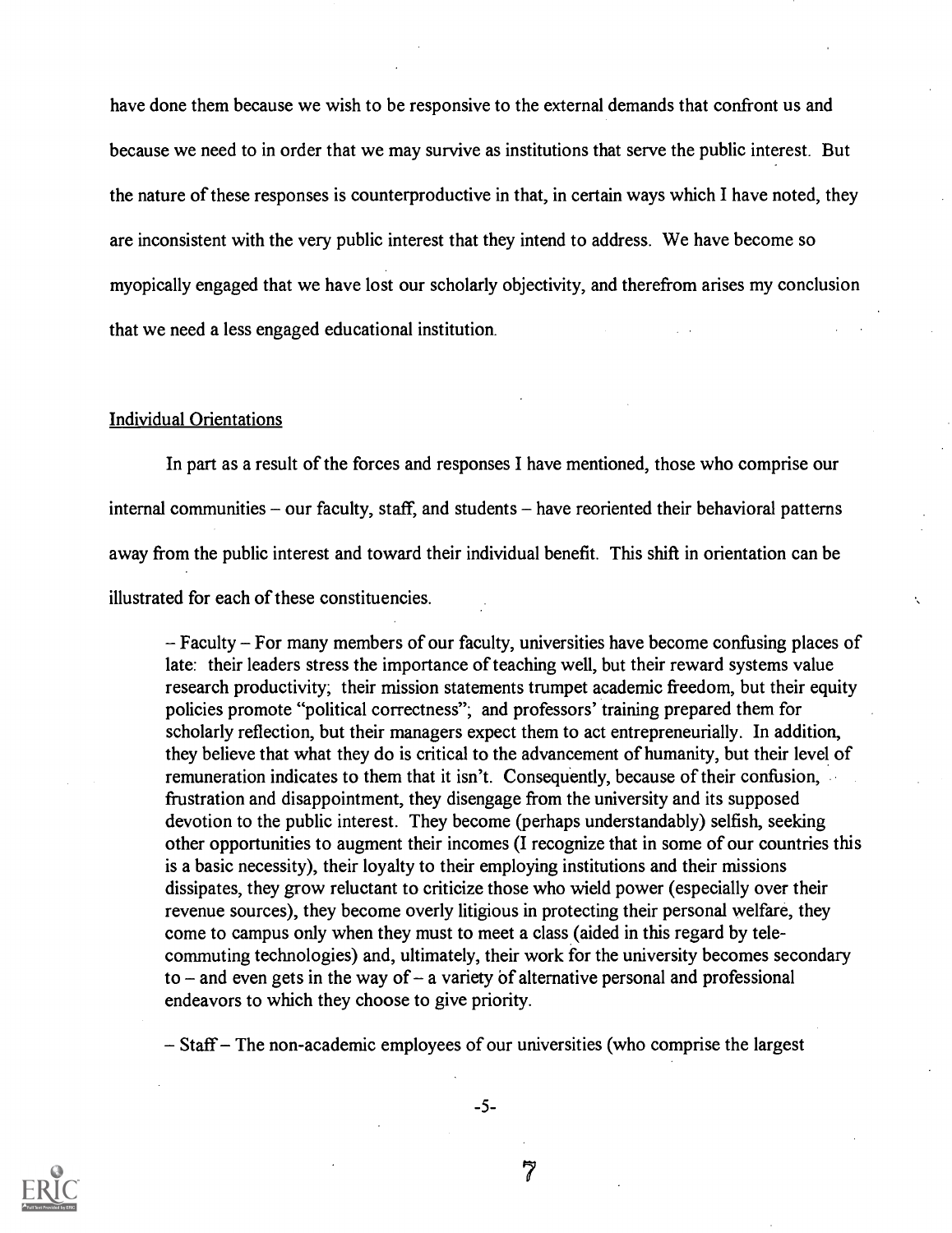component of our labor forces in most cases) have seldom received the credit they deserve for enabling and facilitating the major operations in which we are engaged. What has kept them going is their professional integrity and their devotion to the grand cause in which we are involved together. They are committed to doing what their special skills enable them to do in support of the basic functions through which we seek to serve the public interest. But this commitment has been challenged of late by a confusion they share with their colleagues on faculty about the university's mission, by the increase in workload they experience as a result of their fellow-workers' jobs being eliminated due to downsizing, by their observation of faculty members who have clearly disengaged from the institution that employs them, and by the expectation that with the faculty's withdrawal they will be expected to fill the gaps (in program administration, student advising, policy interpretation, etc.) – gaps which they know they are neither qualified nor compensated to fill. As a consequence, I have noted in recent years an unprecedented incidence of work absences, stress leaves, labor unrest, and dismal morale on the part of our support staff. The inevitable result of these pathologies is a disengagement by support staff that cannot help but reduce our ability to serve the public interest.

 $-$  Students  $-$  When our youth discover that they must pay an increasing amount for their higher education, when they find themselves enrolled at an institution that seems overwhelmingly wedded to the values of a market economy, when they have difficulty in even finding a professor outside of the classroom, when they are forced to rely on unqualified support staff (no matter now diligent) to solve their academic problems, when their instructors are rewarded for work that distracts them from teaching, when those they depend on seem disengaged from the enterprise, when they can pass their courses by sitting at home alone in front of a computer, when the programs they would like to study are no longer available to them, when the curricula they're offered are rigid and dull, when they must use laboratory equipment and library holdings that are obsolete and inferior  $-$  it is no wonder that they, too, begin to doubt the commitment to a strong liberal education. University studies become a necessary-nuisance means to the all-important end of qualifying for a job. The contribution which a devoted and engaged student body can make to an institution's vitality in performing those functions that best serve the public interest is thereby lost. And our graduates leave this unhappy interlude with some work credentials rather than a higher education  $-$  having gained little understanding of what the public interest is, let alone how (or even why) they themselves might try to serve it.

The foregoing illustrations, relating to each of the three main constituencies within our universities,

are offered in support of my contention that we need a more engaged university community.

To summarize, I have argued that the  $20<sup>th</sup>$  Century university traditionally sought to serve

-6-

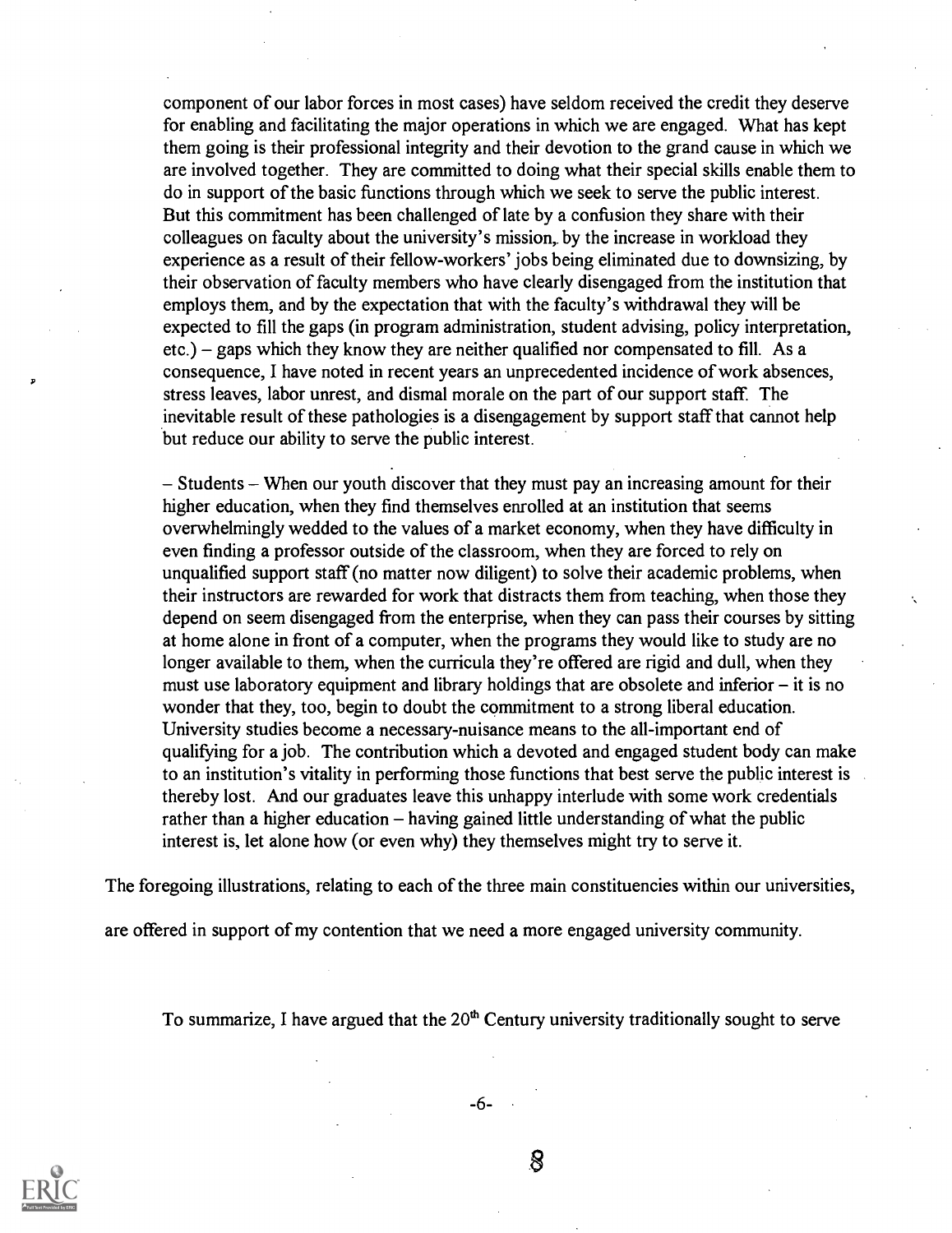the public interest with examples of how it has done this, that in recent years largely exogenous forces have rendered our efforts to do so ironically counter-productive because of the institutional responses they have generated, and that many of these forces and responses have shifted faculty, staff and student orientations away from the public interest and toward individual benefit as illustrated for each constituency. From this analysis I have concluded that we now need a less engaged educational institution but a more engaged university community. These needs must be met if we are to recapture in the future our erstwhile effectiveness at serving the public interest. I hope that these brief comments have been sufficiently provocative.



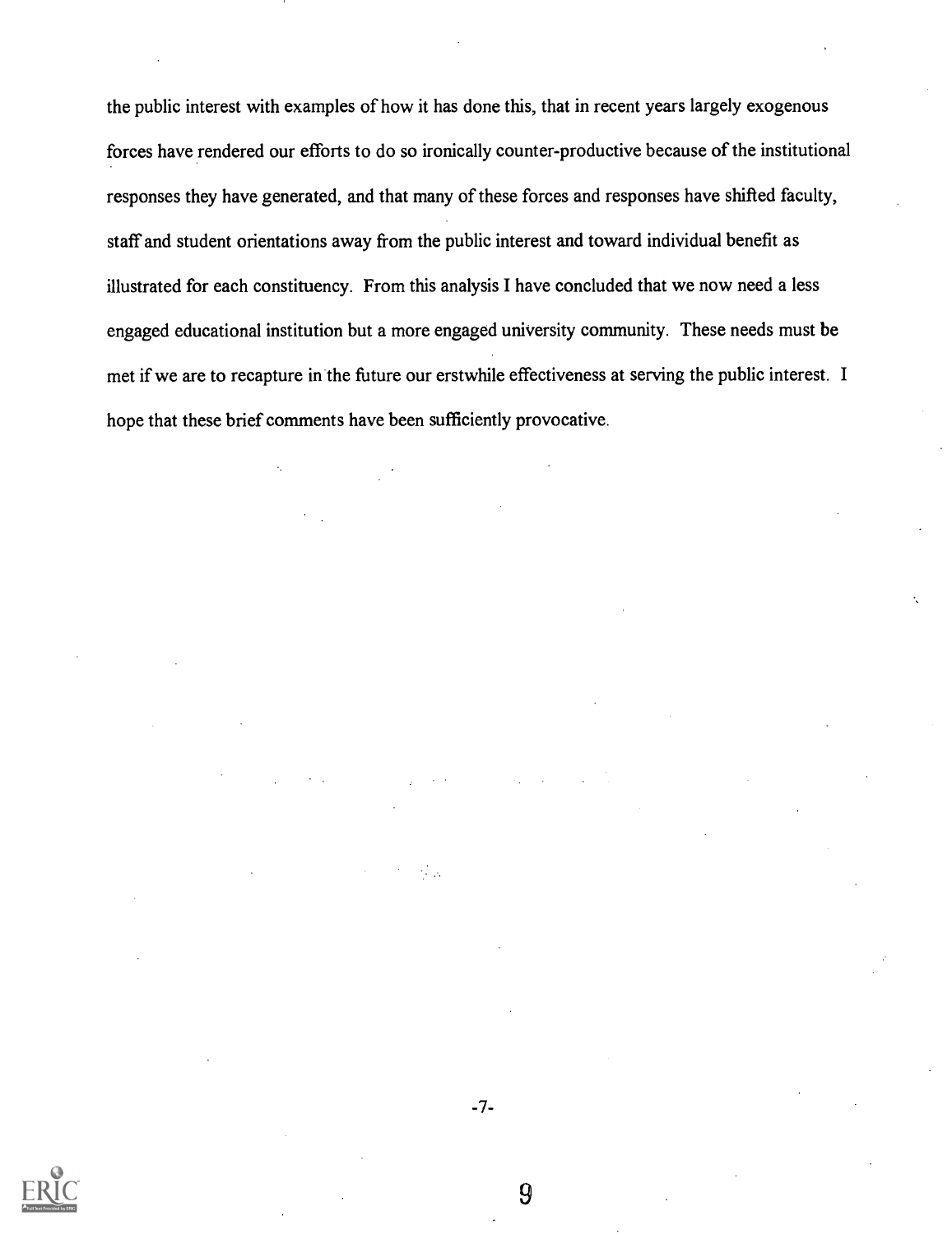| 03/24/2003<br>06:39<br>6132301094<br>FRIC HE<br>MAR. 26, 2003<br>5:14FM                                                                                                                                                                                                                                                                                 | FARQUHAR                                                                                                                                                                                                                                                                                                                                                                                                                                                                                           | PAGE<br><b>ששש. כא</b>                                                                                                                                                                                                                                                                              |
|---------------------------------------------------------------------------------------------------------------------------------------------------------------------------------------------------------------------------------------------------------------------------------------------------------------------------------------------------------|----------------------------------------------------------------------------------------------------------------------------------------------------------------------------------------------------------------------------------------------------------------------------------------------------------------------------------------------------------------------------------------------------------------------------------------------------------------------------------------------------|-----------------------------------------------------------------------------------------------------------------------------------------------------------------------------------------------------------------------------------------------------------------------------------------------------|
|                                                                                                                                                                                                                                                                                                                                                         |                                                                                                                                                                                                                                                                                                                                                                                                                                                                                                    | Huse $092$                                                                                                                                                                                                                                                                                          |
|                                                                                                                                                                                                                                                                                                                                                         | U.S. Department of Education                                                                                                                                                                                                                                                                                                                                                                                                                                                                       |                                                                                                                                                                                                                                                                                                     |
|                                                                                                                                                                                                                                                                                                                                                         | Office of Educational Research and Improvement (OERI)<br>Netional Library of Education (NLE)                                                                                                                                                                                                                                                                                                                                                                                                       |                                                                                                                                                                                                                                                                                                     |
|                                                                                                                                                                                                                                                                                                                                                         | Educational Resources Information Center (ERIC)                                                                                                                                                                                                                                                                                                                                                                                                                                                    |                                                                                                                                                                                                                                                                                                     |
|                                                                                                                                                                                                                                                                                                                                                         | <b>REPRODUCTION RELEASE</b>                                                                                                                                                                                                                                                                                                                                                                                                                                                                        |                                                                                                                                                                                                                                                                                                     |
|                                                                                                                                                                                                                                                                                                                                                         | (Specific Document)                                                                                                                                                                                                                                                                                                                                                                                                                                                                                |                                                                                                                                                                                                                                                                                                     |
| I./DOCUMENT IDENTIFICATION:                                                                                                                                                                                                                                                                                                                             |                                                                                                                                                                                                                                                                                                                                                                                                                                                                                                    |                                                                                                                                                                                                                                                                                                     |
| Title:                                                                                                                                                                                                                                                                                                                                                  | HIGHER EDUCATION AND THE PUBLIC INTEREST"                                                                                                                                                                                                                                                                                                                                                                                                                                                          |                                                                                                                                                                                                                                                                                                     |
| ROBIN H. FARQUHAR<br>Author(s):                                                                                                                                                                                                                                                                                                                         |                                                                                                                                                                                                                                                                                                                                                                                                                                                                                                    |                                                                                                                                                                                                                                                                                                     |
| Corporate Source:                                                                                                                                                                                                                                                                                                                                       |                                                                                                                                                                                                                                                                                                                                                                                                                                                                                                    | <b>Publication Date:</b>                                                                                                                                                                                                                                                                            |
| <b>II. REPRODUCTION RELEASE:</b>                                                                                                                                                                                                                                                                                                                        |                                                                                                                                                                                                                                                                                                                                                                                                                                                                                                    |                                                                                                                                                                                                                                                                                                     |
|                                                                                                                                                                                                                                                                                                                                                         | monthly abstract journal of the ERIC system, Resources in Ediscation (RIE), are usually made available to users in microfiche, reproduced paper copy,<br>and electronic media, and sold through the ERIC Document Reproduction Service (EDRS). Credit is given to the source of each document, and, if                                                                                                                                                                                             |                                                                                                                                                                                                                                                                                                     |
| The semple sacker ahoun below will be<br><b>STRIPS IS AN LEVEL 1 EDCUMBING</b><br>PERMISSION TO REPRODUCE AND<br>DISSEMINATE THIS MATERIAL MAS<br><b>BREN GRANTED BY</b><br>٠a<br>TO THE EDUCATIONAL RESOURCES<br>INPORMATION CENTER (ERIC)<br>Lavel 1                                                                                                  | If permission is granted to reproduce and disservirista the bentified document, places CHEOK ONE of the following three options and sign at the bottom<br>The sample sileagr shown below will be<br>affinad to all Level 2A documents<br>PERMISSION TC-REPPLODUCE AND<br>DISSEMINATE THIS MATERIAL IN<br>MICROFICHE, AND IN ELECTRONIC MEDIA<br>FOR ERIC OOLLECTION SUBSCRIBERS ONLY.<br>HAS BEEN GRANTED BY<br>лØ.<br>TO THE EDUCATIONAL RESOURCES<br>INPORMATION CENTER (ERIC)<br>2A<br>Leval ZA | The sample slicker shown below will in<br>alitard in will Lave) 2B decumants<br>PERMISSION TO REPRODUCE AND<br>DISSEMINATE THIS MATERIAL IN<br>MICROFICHE ONLY HAS BEEN GRANTED BY<br>$\lambda^{\mathcal{B}}$<br>TC THE EDUCATIONAL RESOURCES<br><b>INFORMATION CENTER (ERIC)</b><br>2B<br>Lerni 2B |
|                                                                                                                                                                                                                                                                                                                                                         |                                                                                                                                                                                                                                                                                                                                                                                                                                                                                                    |                                                                                                                                                                                                                                                                                                     |
| Check hare for Level 1 relates, pernitting<br>сору.                                                                                                                                                                                                                                                                                                     | Check have for Level 2A russian, permitting<br>reproduction and cleasminglion in migratiche and in<br>elactronia madia for ERIO erenival collection<br><b>BUSIC TOBAT OF W</b>                                                                                                                                                                                                                                                                                                                     | Check here for Leve. 29 release, penniting<br>recroquidon end diseaminguas in microficre only                                                                                                                                                                                                       |
|                                                                                                                                                                                                                                                                                                                                                         | Documents will be processed be indicated provided reproduction quality parricle.<br>If portrission to respression is greated, but no box in checked, decuments will be processed at Level 1.                                                                                                                                                                                                                                                                                                       |                                                                                                                                                                                                                                                                                                     |
| reproduction release is granted, one of the following notices is affixed to the document.<br>of the page.<br>reproduction and dissomination in intercriticity or other<br>ERIC escrival media 'e.g. electronio) and paper<br>$\circ$<br>tu satisfy information needs of educators in response to discrete inquiries.<br><b>Surgiure:</b><br><b>Sign</b> | I hereby grant to the Educational Resources information Genter (ERIO) nonexclustve permission to reproduce and disseminate this document.<br>as indicated above. Reproduction from the ERIC microfiche or electronic media by persons other than ERIC employees and its system<br>contractors requires permission from the copyright harder. Exception is made for non-profit reproduction by libraries and other service agencies<br>Privated Market-bestow fals:                                 |                                                                                                                                                                                                                                                                                                     |
| here, →<br>Orgunization Administr<br>CARLETON LNIVER<br>ріозео                                                                                                                                                                                                                                                                                          | $1125$ coloriel BY DRIVE<br>E-W Address                                                                                                                                                                                                                                                                                                                                                                                                                                                            | ROEIN H. FARGUHAR, PROFESSOR<br>$12613230 - 1094$<br>るう 230・4735                                                                                                                                                                                                                                    |

ä,

لم<br>نج

 $\cdot$ 

 $\hat{\mathbf{r}}$